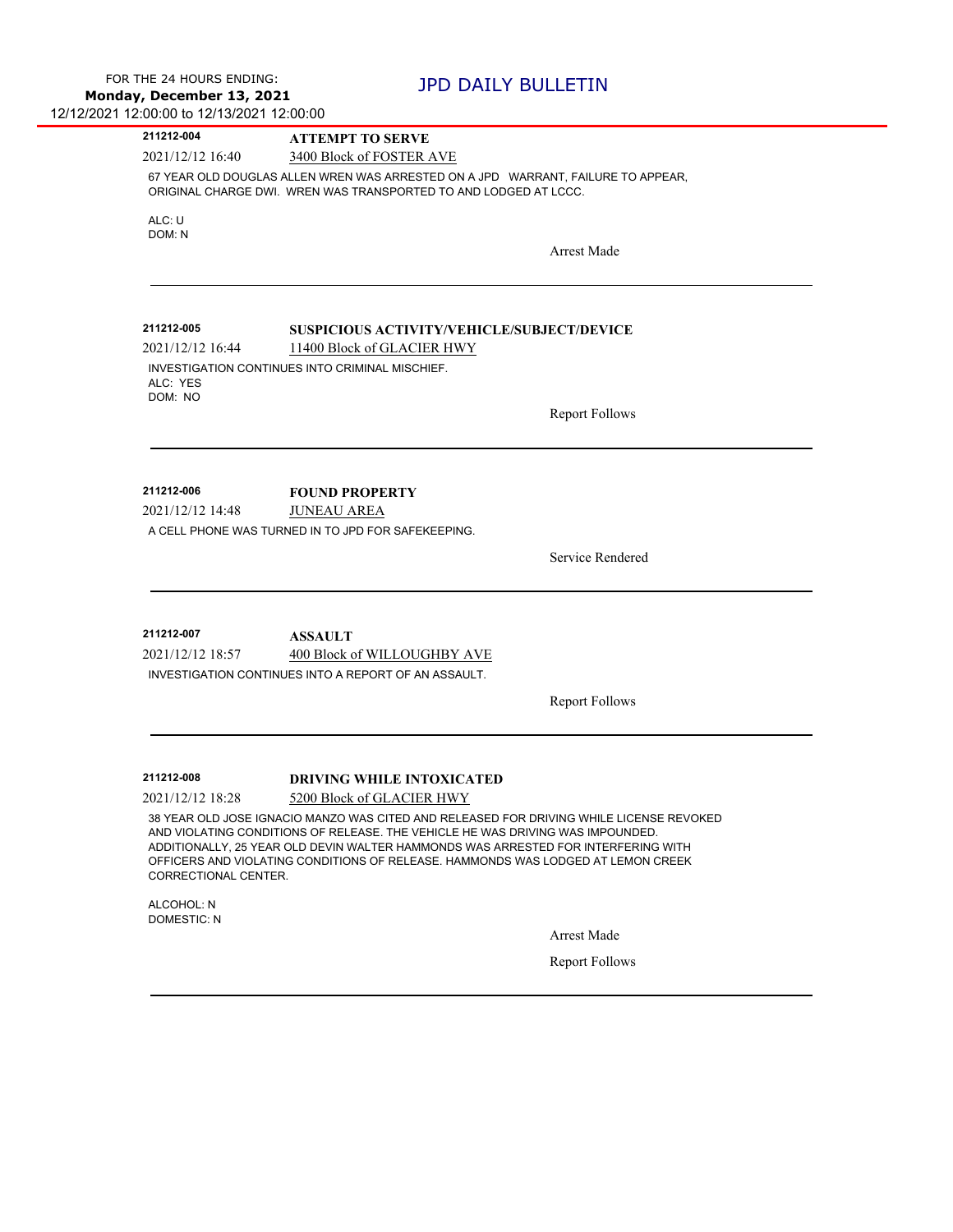| 211212-009                                                                                                         | <b>DOMESTIC DISPUTE</b>                                                               |                       |  |  |
|--------------------------------------------------------------------------------------------------------------------|---------------------------------------------------------------------------------------|-----------------------|--|--|
| 2021/12/12 18:48                                                                                                   | 2200 Block of TROUT ST                                                                |                       |  |  |
| 33 YEAR OLD ANTHONY WAYNE QUIMBY WAS ARRESTED FOR DV ASSAULT AND WAS LODGED AT LEMON<br>CREEK CORRECTIONAL CENTER. |                                                                                       |                       |  |  |
| ALCOHOL: UNK<br><b>DOMESTIC: Y</b>                                                                                 |                                                                                       |                       |  |  |
|                                                                                                                    |                                                                                       | Service Rendered      |  |  |
|                                                                                                                    |                                                                                       | <b>Report Follows</b> |  |  |
| 211212-010                                                                                                         | <b>TRESPASSING</b>                                                                    |                       |  |  |
| 2021/12/12 18:06                                                                                                   | 8700 Block of TEAL ST                                                                 |                       |  |  |
|                                                                                                                    | A 20 YEAR OLD FEMALE REPORTED A 31 YEAR OLD MALE WAS TRESPASSING AT A LOCAL BUSINESS. |                       |  |  |
| ALCOHOL: UNK<br><b>DOMESTIC: N</b>                                                                                 |                                                                                       |                       |  |  |
|                                                                                                                    |                                                                                       | <b>Report Follows</b> |  |  |
|                                                                                                                    |                                                                                       |                       |  |  |
| 211213-001<br>2021/12/12 23:24                                                                                     | <b>TRAFFIC STOP</b><br>800 Block of GLACIER AVE                                       |                       |  |  |
| TRAFFIC STOP.                                                                                                      | JPD INVESTIGATED A REPORT OF MISCONDUCT INVOLVING A CONTROLLED SUBSTANCE AFTER A      |                       |  |  |
| ALC: U                                                                                                             |                                                                                       |                       |  |  |
| DOM: N                                                                                                             |                                                                                       | <b>Report Follows</b> |  |  |
|                                                                                                                    |                                                                                       |                       |  |  |
| 211213-002                                                                                                         | <b>DRUG ACTIVITY</b>                                                                  |                       |  |  |
| 2021/12/13 07:46                                                                                                   | <b>JUNEAU AREA</b><br>CONFIDENTIAL INVESTIGATION INTO A REPORT OF DRUGS.              |                       |  |  |
|                                                                                                                    |                                                                                       |                       |  |  |
|                                                                                                                    |                                                                                       | <b>Report Follows</b> |  |  |
| 211213-003                                                                                                         | <b>DRUG ACTIVITY</b>                                                                  |                       |  |  |
| 2021/12/13 07:45                                                                                                   | <b>JUNEAU AREA</b>                                                                    |                       |  |  |
|                                                                                                                    | CONFIDENTIAL INVESTIGATION INTO THE REPORT OF DRUGS.                                  |                       |  |  |
|                                                                                                                    |                                                                                       | <b>Report Follows</b> |  |  |
|                                                                                                                    |                                                                                       |                       |  |  |
| 211213-005                                                                                                         | <b>MISSING PERSON</b>                                                                 |                       |  |  |
| 2021/12/12 14:27<br>REPORT OF A MISSING 30 YEAR OLD MALE.                                                          | <b>JUNEAU AREA</b>                                                                    |                       |  |  |
|                                                                                                                    |                                                                                       | <b>Report Follows</b> |  |  |
|                                                                                                                    |                                                                                       |                       |  |  |